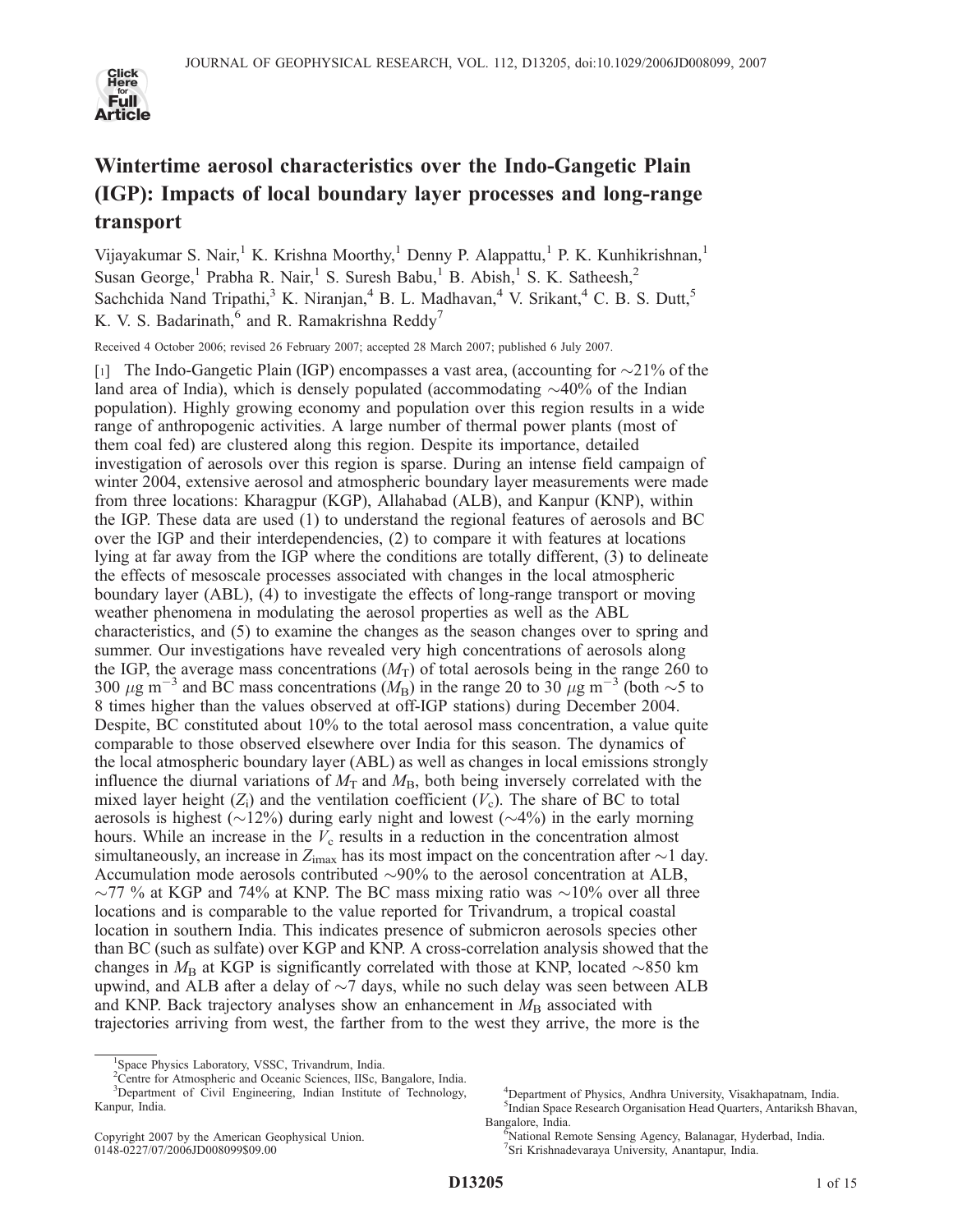increase. This, along with the ABL characteristics, indicate two possibilities: (1) advection of aerosols from the west Asia and northwest India and (2) movement of a weather phenomena (such as cold air mass) conducive for build up of aerosols from the west to east. As the winter gives way to summer, the change in the wind direction and increased convective mixing lead to a rapid decrease in  $M_{\rm B}$ .

Citation: Nair, V. S., et al. (2007), Wintertime aerosol characteristics over the Indo-Gangetic Plain (IGP): Impacts of local boundary layer processes and long-range transport, J. Geophys. Res., 112, D13205, doi:10.1029/2006JD008099.

## 1. Introduction

[2] Interaction of atmospheric aerosols with the solar and terrestrial radiations directly [Charlson et al., 1992] and indirectly [Twomey, 1977] affects the radiation balance of the Earth-Atmosphere system and is thus believed to produce regional and global scale climate perturbations. Despite the concerted efforts over the last decade and several field campaigns, large uncertainties persist in the regional aerosol characteristics and their radiative impacts [*IPCC*, 2001], mainly due to the scarcity of data to describe the aerosol properties with adequate spatial and temporal resolution. This is greatly true for the Indian region Moorthy et al., 2005b]. In the recent years, there has been a flurry of observational campaigns, carried out over different parts of India, covering urban [Babu et al., 2002b; Tripathi et al., 2005a], coastal and continental regions of peninsular India [*Moorthy et al.*, 2005b], and oceanic environments [*Vinoj et*] al., 2004; Moorthy et al., 2005a; Satheesh et al., 2006]. Most of these campaigns, however, could not cover the vast continental landmass of India, comprising of the Indo-Gangetic Plain (IGP).

[3] The IGP encompasses a vast area from  $21.75^{\circ}$ N; 74.25°E to 31.0°N; 91.5°E and accounts for  $\sim$ 21% of the land area of Indian subcontinent. It is densely populated, accommodating  $\sim$ 40% of the Indian population. Highly growing economy and population over this region results in a wide range of anthropogenic activities ranging from biomass and fossil fuel burning, industries, transport, mining, urbanization, and agricultural activities. The eastern part of IGP is known as the coal belt of India, and has a cluster of coal-based thermal power plants (Figure 1), which are considered as the single significant emitters of particulate matter in this region (IGP) [Prasad et al., 2006]. Other major sources of emission include a large number of small and medium industries, several of them using coal, scattered over the entire region, and open burning of litter and biofuels used for domestic cooking [e.g., Reddy and Venkataraman, 2002; Girolamo et al., 2004]. Persistence of high aerosol optical depth (AOD) and large aerosol concentrations near the surface, as well as in the vertical column during winter months were reported recently at several locations in the region [Jethva et al., 2005; Ramana et al., 2004b; Singh et al., 2004; Prasad et al., 2006]. There were also a few studies using ground-based and satellite-derived data [Jethva et al., 2005; Girolamo et al., 2004; Tripathi et al., 2005a; Ramanathan and Ramana, 2005; Tripathi et al., 2006]. Jethva et al. [2005] have reported that the AOD values over the IGP are generally higher than those over other Indian regions for all seasons. The prevailing westerly winds, dry conditions during winter, the gradually dropping elevation and narrowing topography (with the Himalayas to

the North and highlands of Bihar to the south) as we move from the west to east over the IGP [e.g.; Girolamo et al., 2004; *Jethva et al.*, 2005] and the prevailing low, anticyclonic winds, are all conducive for advection from the west and confinement of aerosols over the central and eastern parts of the IGP. The low temperatures (with the minimum during night dipping as low as  $0^{\circ}$ C at many parts of the IGP in winter) and the low-wind speed (of  $\leq 2 \text{ m s}^{-1}$ ) over the region inhibits vertical (convective) and horizontal mixing of aerosols produced at the surface due to shallow boundary layer and weak thermal convection [*Tripathi et al.*, 2005a]. Environmental and visibility degradation, formation of fog and disruption of day-to-day life is a consistent feature of every winter in many places of the IGP. As such, it is expected to have high aerosol loading for extended duration over this region. To characterize aerosols in this region and to understand their region specific, as well as more global aspects, a campaign mode observation was conducted over the IGP during the winter season of 2004, under the Indian Space Research Organization's Geosphere Biosphere Programme (I-GBP). For this we selected three sites lying in the IGP (central to eastern part) along the general direction of the prevailing winds and having similar topography and made collocated measurements of aerosol parameters. Details of the campaign and the results are presented in the following sections and the implications are discussed.

# 2. Site Description

[4] The main focus of the campaign was to characterize the near-surface aerosols, particularly the absorbing black carbon (BC), and to delineate the atmospheric processes that influence them during winter months. The campaign was for one full-month period (December 2004), during which simultaneous measurements were carried out from three stations within the IGP: viz, Kanpur (KNP, 26°24'N and 80°24'E; 142 m msl), Allahabad (ALB, 25°27'N & 80°44'E, 98 m msl), and Kharagpur (KGP, 22°31'N & 87°31'E; 28 m msl) lying from the west to east. These stations are marked in Figure 1, along with other neighboring major cities like New Delhi (DEL) and Kolkatta (KOL). Also shown in Figure 1 are the locations of major thermal power stations in India [www.mapsofindia.com/maps/india/ thermalpowerplants.htm]. As can be see from it, >75% of them are clustered along the IGP. The sampling sites are selected such that they align almost along the direction of the prevailing winds, which arrive first at Kanpur, and proceed toward Allahabad and Kharagpur. The general topography and vegetation scenario are quite similar for all the three stations in the IGP, except that the mean altitude of the stations decrease gradually from west to east and the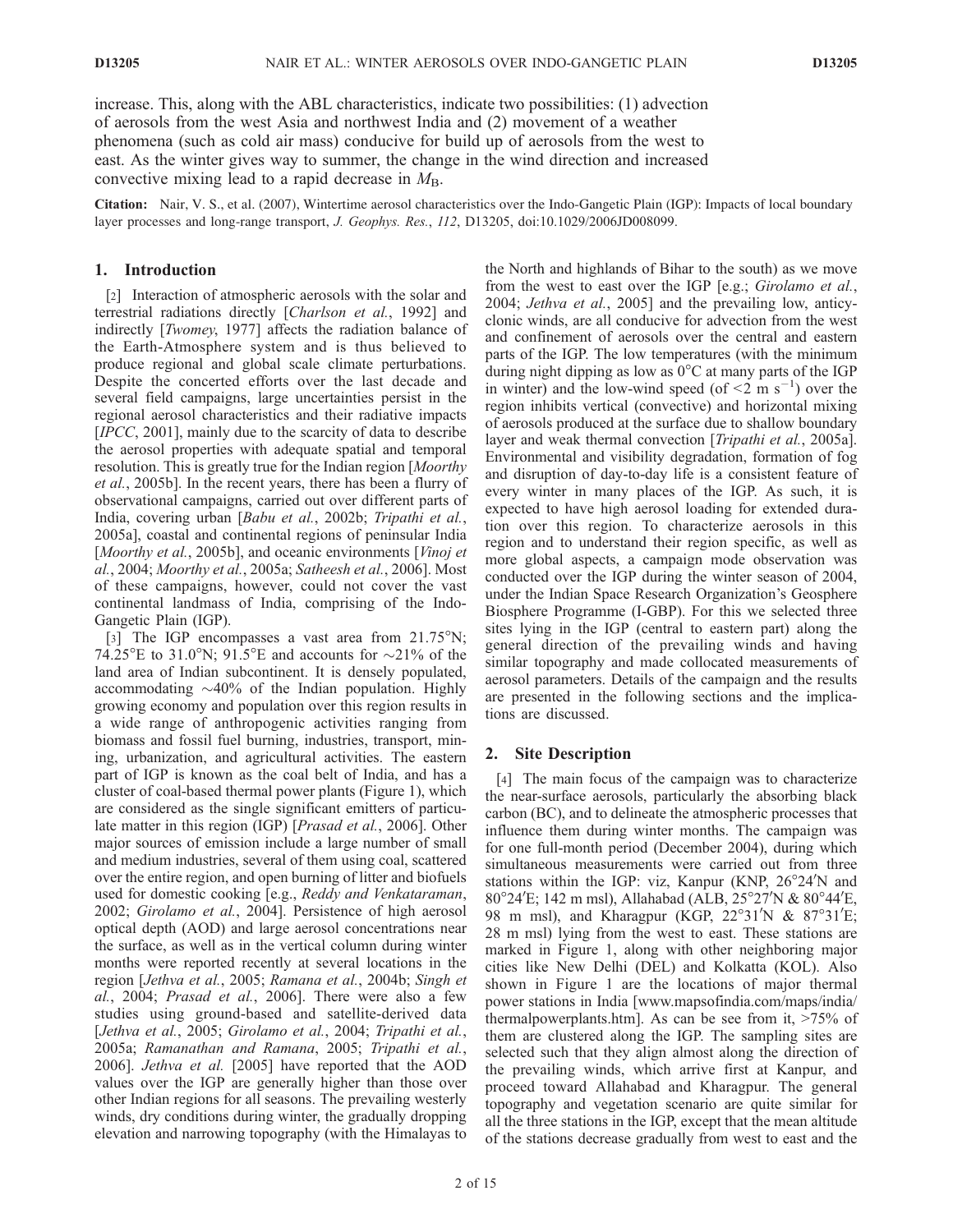

Figure 1. Location map showing the spatial distribution of the stations Kanpur (KNP), Allahabad (ALB), and Kharagpur (KGP), in the Indo-Gangetic Plain, where the campaign was carried out. A high-altitude station Nainital (NTL) in the central Himalayas and a coastal station Trivandrum (TVM) down south are also shown in the figure. The data from these stations are used for comparison. Locations of major cities such as New Delhi (DEL) and Kolkatta (KOL) are also marked. All these locations are identified by half-filled circles. In the same figure we have also shown the spatial distribution of major thermal power plants (coal based) in India represented by the stack symbol.

width of the valley (generated by the tall Himalayas to the north and the Highlands of Bihar to the south) narrows [e.g., Girolamo et al., 2004; Deepshikha et al., 2006; Pant et al., 2007]. The time zone of all the stations, i. e., Kanpur, Allahabad, and Kharagpur, in the IGP is same, even though there is a longitudinal difference of  $\sim 7^{\circ}$  between KNP and KGP. A short description of the sites are given below.

#### 2.1. Kanpur

[5] Kanpur is an industrialized urban location with a population of over 4 million, situated in the IGP and the western most of the three stations considered in this work. It is located at  $\sim$ 250 km east of the mega city, New Delhi, (DEL in Figure 1) the capital of India with a population exceeding 10 million. The experimental site was at the Indian Institute of Technology Kanpur, which is on the northwest and mostly upwind side of the city. The major sources of pollution in the locality are automobiles, biomass burning (open burning in the winter and domestic cooking), and other industries [Tripathi et al., 2006; Tare et al., 2006]. Peak periods of traffic are from  $\sim 08:30$  to 11:00 and from 17:30 to 20:00. Interannual and seasonal variation in aerosol characteristics and influence of dust storms over Kanpur has

been studied by Singh et al. [2004] and Dey et al. [2005]. Tare et al. [2006] have reported the maximum anthropogenic contribution to the total extinction as  $\sim$ 83% during winter. Soil dust is not an important source of aerosols during the winter; however, it highly influences the aerosol characteristics during premonsoon and monsoon seasons [Dey et al., 2004; Singh et al., 2004; Chinnam et al., 2006]. Chinnam et al. [2006] have identified three major sources of mineral dusts (mixed with anthropogenic pollutants) during summer months: (1) from Oman, (2) from southwest Asian basins, and (3) from Thar Desert in Rajasthan. Kanpur is mostly surrounded by vegetation and agricultural fields which are mainly vegetated during December month [Deepshikha et al., 2006]. Recent studies by Tare et al. [2006] on the PM and BC emissions in the vicinity of Kanpur have shown three major sources: the soil derived, those form biomass burning, and those form gas-phase reactions products. The contribution of soil-derived components was significant in the coarse mode (diameter 0.95–10  $\mu$ m); however, the other two sources dominated in the fine and accumulation modes.

## 2.2. Allahabad

[6] The city of Allahabad is located in south east part of Uttarpradesh State in the IGP, and has population of over >1 million, population density of  $\sim$ 17,000 km<sup>-2</sup> and is located very close to Kanpur. The experimental measurements were carried out from the campus of the vast Allahabad University located in the periphery of the city; the site being  $\sim 50$  m off a minor road in which two and three wheelers ply occasionally during the daytime. The traffic peaks from 09:00 to 11:00 and from 17:00 to 19:00 and comes to a near-standstill by  $\sim$ 20:00. The major roads are more than a kilometer away. Allahabad experiences wide range of temperature which goes as high as  $\sim 46^{\circ}$ C in summer to a low as  $\sim$ 1°C in winter. Winds are predominantly from the northwest during the study period. The major source of emission in the locality is the automobiles. Other sources include scattered small and medium industries and tanneries. The usual practice of open fireplaces by local people during winter also adds to the air pollution on a large scale. The terrain is somewhat dusty with fine dust contributing significantly.

## 2.3. Kharagpur

[7] Kharagpur is a small town located toward the east coast of India and almost at the eastern end of the IGP. The town is  $\sim 80$  km inland of the west coast of the BoB,  $\sim$ 100 km southwest of the city of Kolkatta (KOL in Figure 1 which has population of 4.5 million and population density of  $> 100,000$  km<sup>-2</sup>) and is known for the vast campus of the Indian Institute of Technology (IIT). The other important institute is the Railway division offices. Other than these, the urban activities are rather minimal and the population in the town area of about 7-km radius is only  $\sim$ 180,000. The experiments were carried out from the terrace of the RRSSC (regional remote sensing service centre) building, located well inside the IIT campus. The small roads within the campus have occasional traffic due to cars and bikes. Buses, trucks, and other vehicles ply outside the campus, but not very large in number. The IIT campus is  $\sim$ 5 km west of the railway station, and the main railway line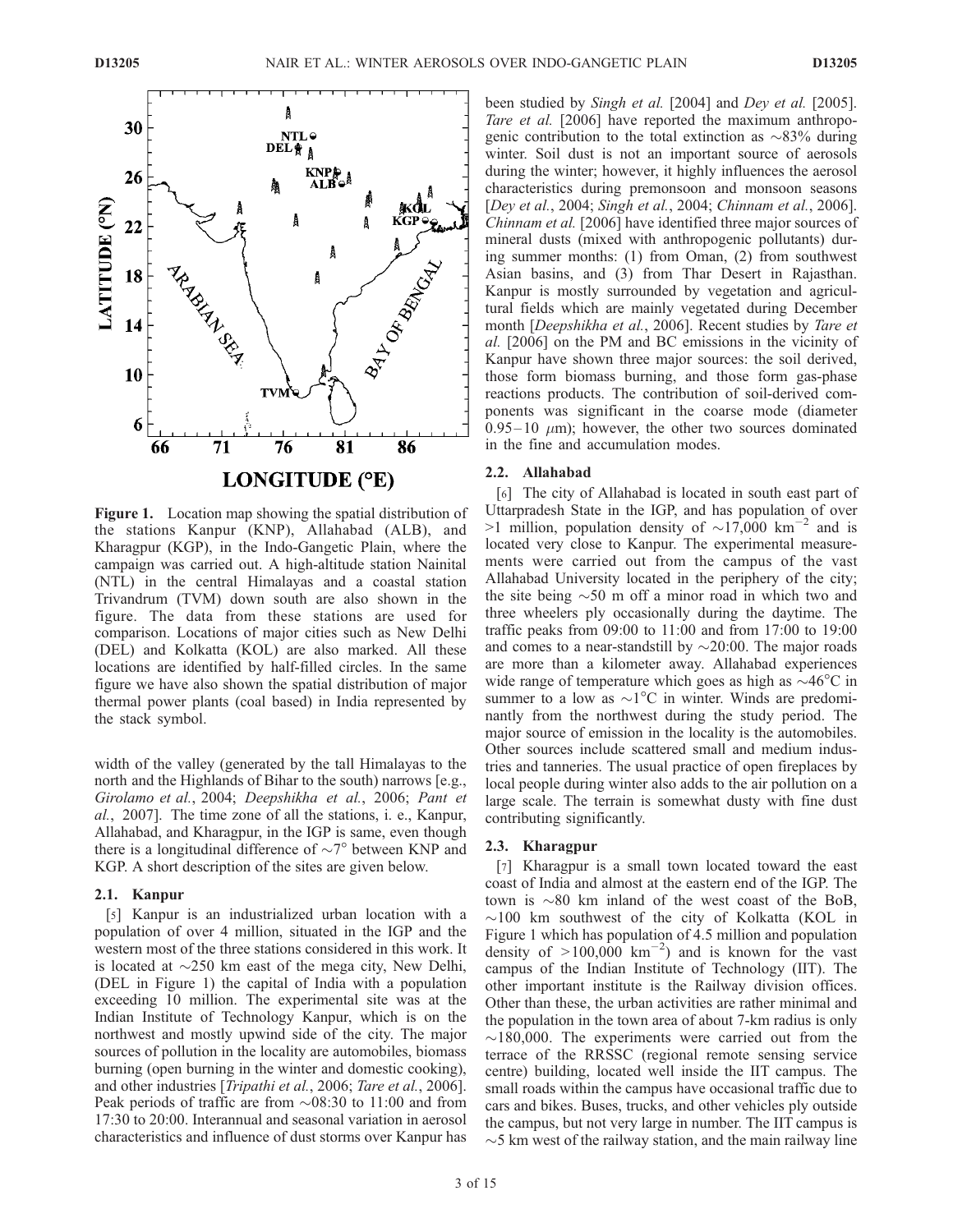Table 1. List of Instruments Used at Different Stations and the Parameters Measured

| <b>Instruments</b><br>Used | <b>Stations</b>                                                                                                |             |             |                          |                 |
|----------------------------|----------------------------------------------------------------------------------------------------------------|-------------|-------------|--------------------------|-----------------|
|                            | KGP                                                                                                            |             |             |                          | KNP ALB NTL TVM |
| Aethalometer               | $M_{\rm B}$                                                                                                    | $M_{\rm B}$ | $M_{\rm B}$ | $M_{\rm B}$              | $M_{\rm B}$     |
| <b>OCM</b>                 | $M_{\rm T}$                                                                                                    | $M_{\rm T}$ | $M_{\rm T}$ | $\overline{\phantom{0}}$ | $M_{\rm T}$     |
| <b>HVS</b>                 | $M_{\rm T}$                                                                                                    |             |             | $M_{\rm T}$              |                 |
| Tethered Balloon           | Profile of temperature,<br>pressure, relative humidity,<br>wind speed, and wind<br>direction up to $\sim$ 1 Km |             |             |                          |                 |

linking Kolkatta to the southern and southeastern parts of India passes about  $\sim$ 3 km away from the campus. Even though it has heavy traffic, it is basically an electrified track and only few diesel locomotives pass through it in any day. To the west, south, and north of the campus, are residential buildings. The traffic is not dense; peaks from  $\sim 09:00$  to 11:00 and from 16:00 to 19:00 local time and by  $\sim$ 20:00 it is insignificant. Though the local anthropogenic activities and emissions are rather subdued, the state of Bihar, having large number of coal mines and heavy industries including steel plants lie to west and northwest of KGP.

## 2.4. Other Data

[8] In addition to measurements at these sites, regular measurements of aerosols (BC and total) were carried out at two stations lying well outside the IGP; Nainital (NTL, 29°20′N & 78°25′E), a high altitude (~2000 m MSL) station in the central Himalayas [*Pant et al.*, 2007]; and Trivandrum (TVM,  $8^{\circ}30'N \& 77^{\circ}E$ , 3 m msl), a coastal station far down south, where the winter conditions are felt with much reduced severity and fog conditions never occur [Babu and Moorthy, 2002]. These stations are also marked in Figure 1, and the data are used for comparison.

## 3. Instruments and Data

[9] Several instruments were used to characterize the aerosol properties at all the three stations. These are listed in Table 1 along with the parameters measured/retrieved. As can be seen from the table, an Aethalometer was used, one each at each of the stations, for continuous measurements of mass concentration  $(M_B)$  of aerosol BC, while for the total aerosols, 10-channel QCM cascade impactors were used. In addition, a single-stage high-volume sampler was used at Kharagpur, where the atmospheric boundary layer (ABL) parameters were also measured using a tethered balloon sonde. The measured ABL parameters are the altitude profiles of pressure (P, hPa), temperature  $(T, {}^{\circ}C)$ , relative humidity  $(RH, %)$ , wind speed  $(U, ms^{-1})$ , and wind direction  $(\theta, \circ)$  using sensors attached to the tethered, aerodynamically shaped balloon.

[10] The Aethalometer (Magee Scientific, USA) provides continuous and near real time estimates of  $M_B$  following optical attenuation technique [Hansen et al., 1984]. This method has shown excellent agreement with other analytic techniques [Allen et al., 1999; Im et al., 2001] and has been widely used [*Babu et al.*, 2002; *Babu and Moorthy*, 2002; Babu et al., 2004; Tripathi et al., 2005a]. In a recent experiment Hitzenberger et al. [2006] have measured BC in a diesel exhaust dominated urban region of Vienna employing eight different methods (including the Aethalometer) and concluded that as far as the average values are concerned, all the methods agreed within their standard deviation and also that they all well captured the variations in the concentrations. Uncertainty in the measurements is of the order of 40 to 60 ng  $m^{-3}$ , for the set flow rate of 3 LPM (liter per minute) and time base of 5 min [Babu et al., 2004]. Ambient air was aspirated from a height of 4 to 6 meter above the ground level at all the stations and the instruments were operated under identical conditions.

[11] Number of reports have appeared in the recent literature on the various methods for measuring elemental carbon (EC) or black carbon (BC, the light absorbing species of carbonaceous aerosols), their intercomparison, correction factors, accuracies, and error budget, under various ambient conditions [e.g., Weingartner et al., 2003; Schmid et al., 2005; Hitzenberger et al., 2006]. Though Hitzenberger et al. [2006] observed a general agreement (within the respective standard deviation) between the different methods, for aged and well-mixed aerosols during summer, Schmid et al. [2005] found significant differences which are site-specific. Thus no method is generally accepted as a standard; the measured values are methodspecific, depend on the type of the carbonaceous aerosol, and its fraction to the total aerosol mass [Weingartner et al., 2003; Hitzenberger et al., 2006]. Nevertheless, several concerted experiments have been conducted to compare the various techniques while measuring purely absorbing, purely scattering, and mixed aerosols: both in the nascent form (fresh, shortly after emission) and after aging and mixing with other aerosol types [e.g., Weingartner et al., 2003; Hitzenberger et al., 2006 and references therein]. Experiments such as ''round robin'' and ''carbon shootout'' were conducted [http://aerosol.web.psi.ch/workshop%20minute/min001 95r.pdf]. In several of these experiments, the Aetheolometer technique was compared with other methods such as the thermal, Integrating Sphere, etc. [e.g., Hitzenberger et al., 2006], PSAP [Schmid et al., 2005] and correction factors were recommended. Weingartner et al. [2003], while measuring different types of mixed aerosols and under varying concentrations, have suggested two correction factors: (1) the ''C'' factor that arises due to the amplification of the attenuation due to multiple scattering of light that passes through filter tape matrix and (2) the ''R'' factor arising due to ''shadowing'' by the particles that load the filter tape while sampling, which result in a decrease in the optical path in the filter and thus an underestimation of BC at higher particle loads. While the former tends to over estimate BC, the latter somewhat under estimates it and in a way compensates partly the effect of the former. On the basis of detailed analysis and several experiments, Weingartner et al. [2003] found that the "shadowing" effect and ''R'' factor is quite significant for ''pure'' soot particles, while almost negligible for aged atmospheric aerosols (which is a mixture). For the mixed aerosols, they estimated the C factor to be  $\sim$ 2.1. In our measurements we used an instrument factor 16.6 m<sup>2</sup>  $g^{-1}$  (given by the manufacturer). It accounts for a ''C'' factor (of 1.9) and an R factor derived from comparison with other techniques (T. Hansen, personal communication, 2005) so as to have the effective instrument factor of 16.6  $\text{m}^2$  g<sup>-1</sup> at 880 nm. This is considered as "reasonably good in view of the fact that our sampling sites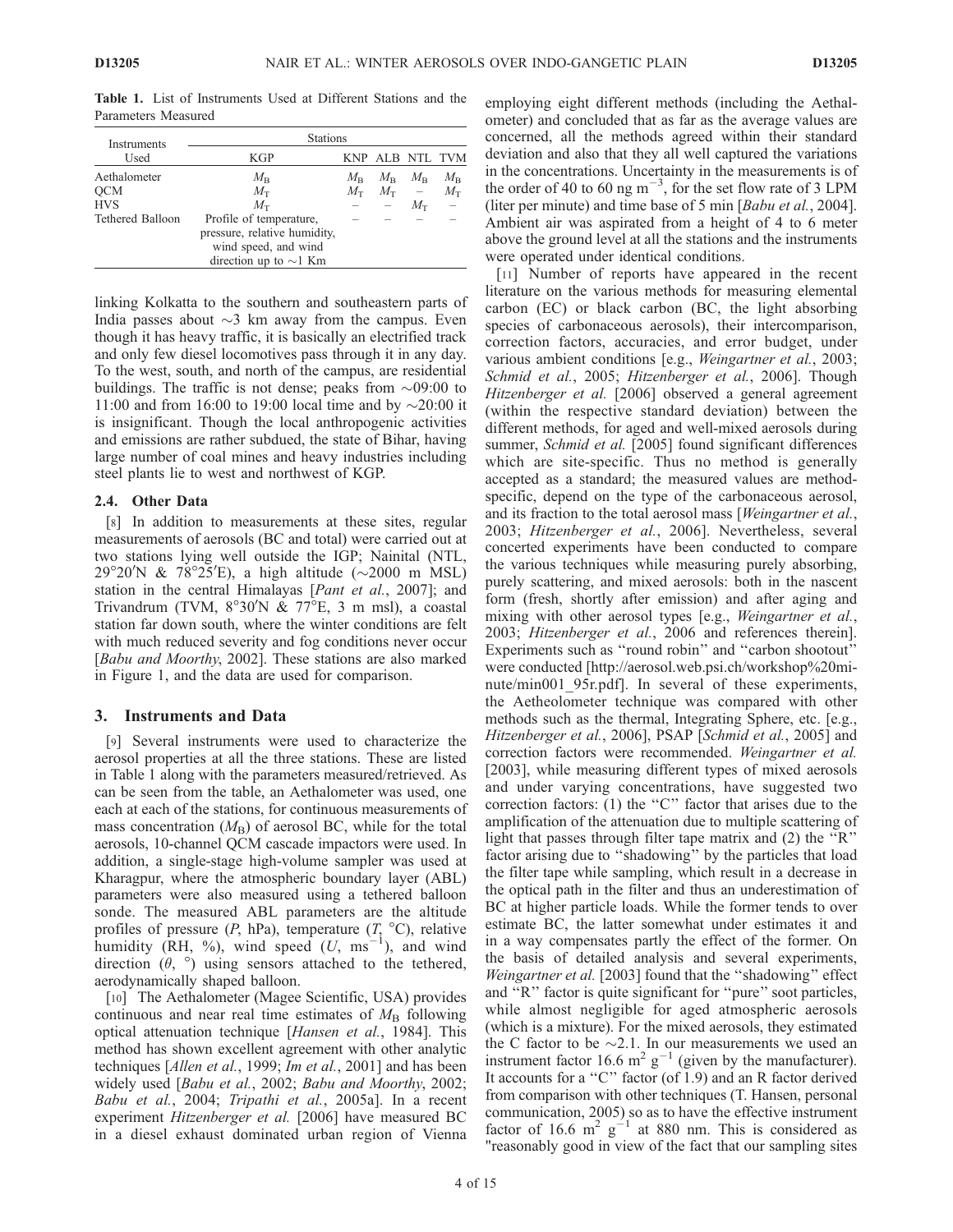were quite far from any strong sources (being well in the campus of education institutions) and away from main roads with significant traffic. Moreover, as will be seen subsequently, the BC share to the total aerosol mass was only  $\sim$ 10% in our study, so that it is not a BC dominated aerosol.

[12] Quartz Crystal Microbalance (QCM, model PC2, California Measurements Inc.) cascade impactor makes size resolved measurements of aerosol mass concentration ( $\mu$ g m<sup>-3</sup>) in its 10 size bins, with 50% cut off diameters at  $>25 \mu m$ , 12.5, 6.4, 3.2, 1.6, 0.8, 0.4, 0.2, 0.1, and 0.05  $\mu$ m for the stages 1 to 10, respectively. Measurements were made manually; at a flow rate of  $0.24$  liter min<sup>-1</sup> and data are collected at an interval of 30 to 45 min with a sampling time of 5 min. Measurements were restricted to periods when the ambient RH was less than 75%, a condition prevailed at all the locations during most of the winter season. Following the error budgeting given by *Pillai and* Moorthy [2001], the error in the estimated mass concentration was in the range of 10 to 15% for each measurement.

[13] The single stage High Volume Sampler (Handi-Vol GH2000, Graseby Anderson, USA) collects aerosols on a 4-inch diameter quartz fiber substrate, which was preheated to  $100^{\circ}$ C, desiccated for 24 hr and tare weighed using a microbalance (Model AT 120, Mettler). After exposing the substrate to an ambient airflow, at the rate of 567 liter  $min^{-1}$  for 2 to 3 hr, the substrate was removed, desiccated, and weighed using the same microbalance in the room condition. The difference between the final and tare weights yielded the aerosol mass loading. Knowing the volume of air sampled, the mass concentration was estimated. Even though HVS and QCM measure total mass concentration using different techniques, their values were well correlated with a correlation coefficient of 0.78 and a regression slope of  $\sim 0.8$ , with the QCM values being lower. More details of the intercomparison procedures are available in the study of Moorthy et al. [2005b]. In addition, all the aerosol instruments deployed at the different locations were intercompared at a common location (New Delhi), by operating them collocated under identical conditions for 2 days (28 and 29 November 2004) and the consistency of results were established.

[14] The ABL measurements at Kharagpur during the campaign were made using a tethered sonde system (AIR USA). It consisted of an aerodynamically shaped balloon, payload, electric winch, and data acquisition system. Payload comprised of sensors for measuring  $P$ ,  $T$ , RH,  $U$ , and  $\theta$ (all symbols defined earlier) and the data are transmitted to the data acquisition system (at the ground) at every 20 s. The entire system had the capability to measure up to  $\sim$ 1.5 km. During the campaign period, on an average, four ascents were made per day. Each profiling needed about 45 to 60 min, when all the above ABL parameters were measured. From these measurements, other ABL parameters like potential temperature  $(T<sub>P</sub>)$ , boundary layer height  $(Z<sub>i</sub>)$ , and ventilation coefficient  $(V<sub>c</sub>)$  were deduced. The measured temperature and pressure are used to compute the potential temperature  $T_P$  [Stull, 1988; Ramana et al., 2004a]

$$
T_{\rm P} = T \left[ \frac{1000}{P} \right]^{0.286}
$$
 (1)

where P is in hPa and T in  $\mathrm{K}$ . The altitude profiles of  $T_{\mathrm{P}}$  are used to infer on the ABL characteristics.

#### 4. General Meteorological Conditions

[15] The general meteorological conditions that prevail over the IGP during winter (December to February) comprise of dry conditions with nil or scanty rainfall, low-land temperatures (particularly during the nights), and a weak, low-level anticyclonic circulation. The mean winds [from NCEP (National Centers for Environmental Predication) data] at 850 hPa (Figure 2) were weak northerlies or northwesterlies over the IGP, while over the southern peninsula and adjoining oceans they were mostly easterlies with a northerly component. The prevailing circulation is conducive for confinement of aerosols over the IGP and coupled with the topographical features (discussed earlier) will favour an eastward advection. Day-to-day changes in the local ABL characteristics, on the other hand, have a strong bearing on the surface temperature and humidity. Monthly mean hourly values of temperature, relative humidity (RH), and winds near the surface were obtained from automatic weather stations operated near each of the observation sites. At all the three locations, temperature and RH showed significant diurnal variations. Diurnal temperature maximum occurs at around 14:30 LT, when RH is at its lowest value. Minimum temperature occurs at  $\sim 07:00$ , and around the same time RH reaches the diurnal peak. Both, the maximum and minimum temperature showed, on an average, a decrease from east to west across the IGP with KGP recording the highest maximum temperature of  $\sim$ 24.5°C, followed by Allahabad ( $\sim$ 23°C) and Kanpur ( $\sim$ 22.4°C). Similarly, the lowest minimum temperature  $(\sim4^{\circ}C)$  occurred at KNP, followed by ALB  $(\sim 8.6^{\circ}C)$  and KGP (13.2°C). Winds are generally weak at all the stations being  $\langle \sim 3 \text{ m s}^{-1}$  at KNP and  $\langle 2 \text{ m s}^{-1}$  at KGP, on an average.

#### 5. Results and Discussion

## 5.1. ABL Dynamics and Their Impacts on Aerosol Concentrations

[16] Two representative altitude profiles of potential temperature  $(T_P)$  are shown in Figure 3, for typical noontime (left panel) and typical nighttime (right panel) conditions. The various distinct regions are also marked in the figure. During daytime, Figure 3, left panel, shows the welldeveloped ABL comprising of a surface layer (SL) close to the ground where  $T<sub>P</sub>$  decreases sharply with altitude, representing a super adiabatic regime. A ground-based inversion occurs at  $\sim$ 70 m marking the top of the SL above which  $T_p$  becomes nearly steady with altitude (due to turbulent mixing) representing an adiabatic lapse rate. This region of nearly constant  $T_p$  is the well-mixed layer (ML), the base of which is at the top of the SL. The height of the mixed layer or the ABL depth  $(Z_i)$  is the altitude of the base of the elevated inversion that separates the ML below from the entrainment zone above where the conditions are subadiabatic. In Figure 3 (left panel) this occurs at  $\sim 680$  m and by convention, we define this as ABL height  $Z_i$ . During nighttime, land cools faster due to radiative cooling. Consequently the boundary layer structure changes, and a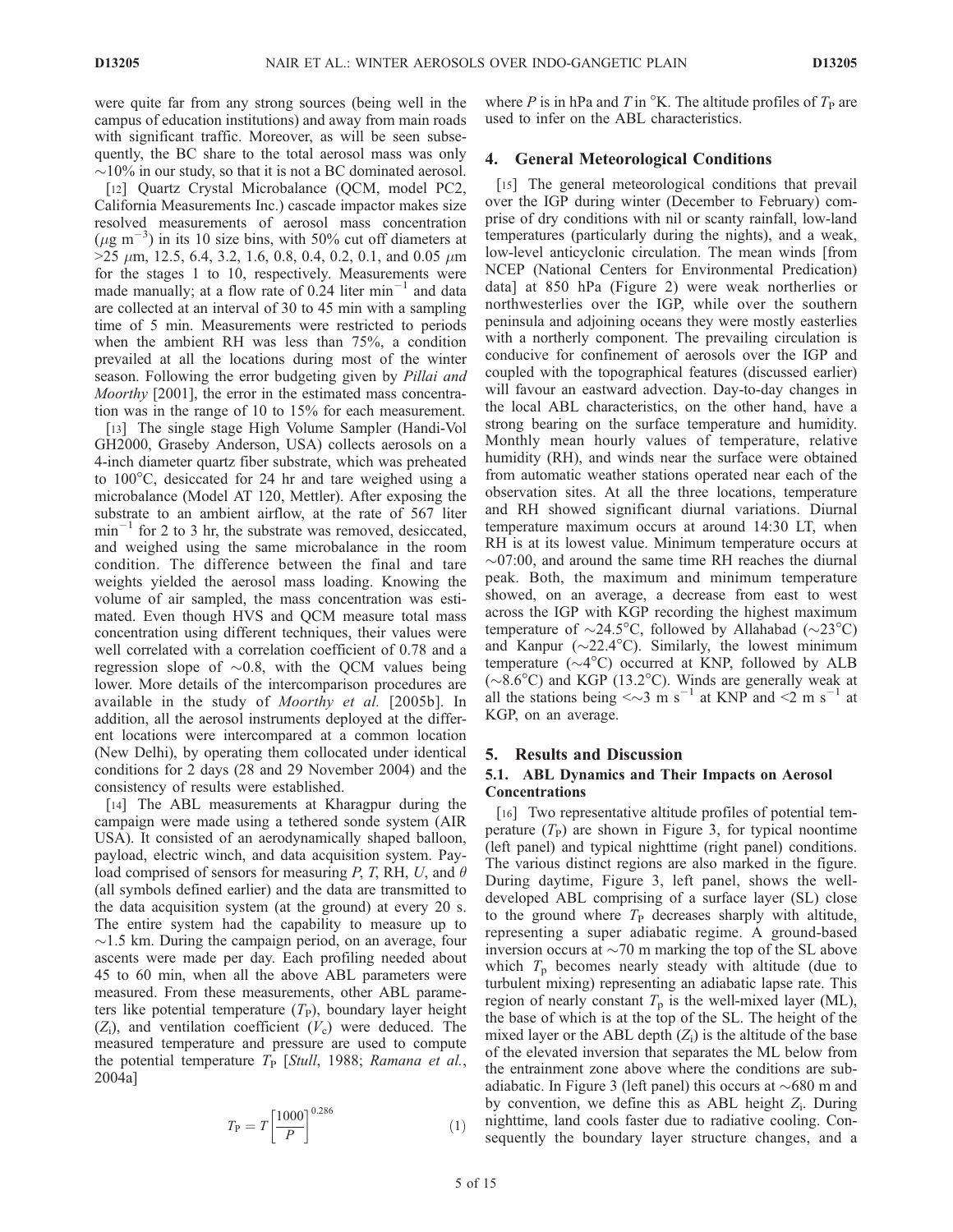

Figure 2. Mean prevailing winds at 850 hPa over the Indian region during December 2004 (from NCEP/NCAR reanalysis data).

nocturnal stable layer forms above the ground. The profile of  $T<sub>P</sub>$  in the right panel of Figure 3 shows the nocturnal potential temperature profile (at 21:39). The depth of the groundbased inversion (occurring at  $\sim 80$  m) is clearly seen. The top of the ground-based inversion is the depth of the nocturnal boundary layer (NL). The region above the ground-based inversion is called the residual layer (RL). The ground-based inversion inhibits turbulent mixing within the NL.

[17] A typical example of the diurnal evolution of the ABL at KGP (for two representative days), as depicted by the variations of  $Z_i$ , is shown in Figure 4. The broad picture of the ABL evolution described above (i.e., the convectively



Figure 4. Diurnal evolution of the ABL at KGP as indicated by the variations of  $Z_i$  for 27–28 December 2004 (dashed line). The diurnal variation of ventilation coefficient  $(V_c)$  at KGP for the same period is shown by the solid line.

driven daytime boundary layer and the stable nocturnal boundary layer) is clearly seen. During night  $(\sim 18:00$  to  $\sim 06:00$  local time), the NL is quite shallow and  $Z_i$  remains at  $\sim$ 100 – 150 m. After the sunrise (which occurs at  $\sim$ 05:00 local time) the thermals gradually lift the inversion base, there by increasing the depth of the ABL. This is conducive for increased mixing of the atmospheric constituents in the mixed layer and a consequent redistribution of constituents in a greater atmospheric volume. The diurnal maximum in  $Z_i$  occurs in the afternoon at  $\sim$ 14:00, when the surface temperature also reaches around its peak value. In the evening, toward sunset, the ABL structure changes gradually to the nighttime conditions. As the ground-based inversion inhibits vertical transport of species from lower levels, the resulting confinement leads to an increase in



**Figure 3.** Profiles of potential temperature  $T<sub>p</sub>$  depicting typical daytime conditions (on the left, obtained at 11:12 LT) and nighttime conditions (on the right, obtained at 21:39 LT). The different layers of the ABL are also marked: SL, surface layer; ML, mixed layer; NL, nocturnal (boundary) layer; and RL, residual layer. Details are given in the text.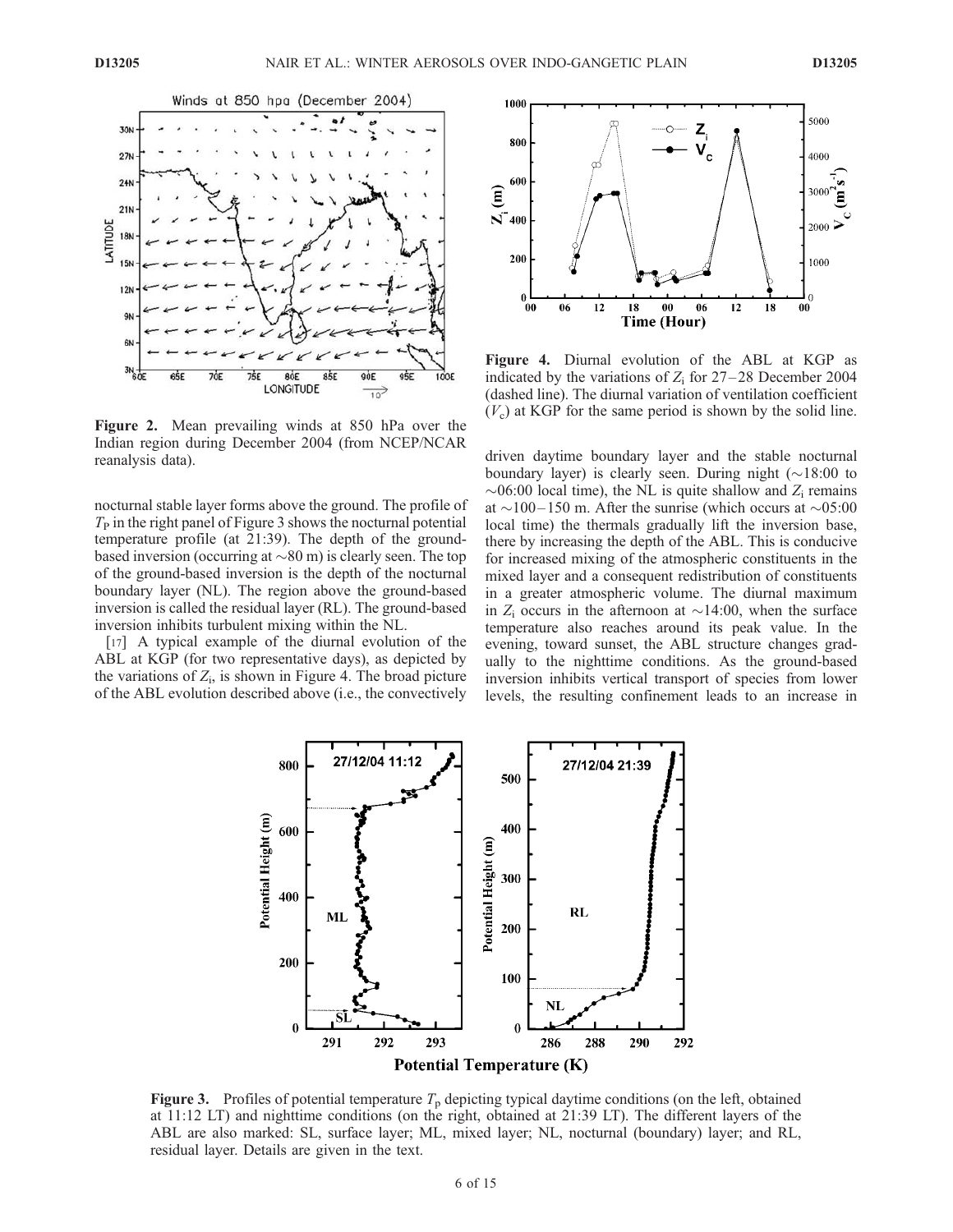

Figure 5. Diurnal variation of BC mass concentration  $(M_B)$  and total mass concentration  $(M_T)$  at KGP during December 2004. The local sunrise and sunset times (respectively, 05:05 and 17:25, for 15 December) are marked by the long vertical arrows on the abscissa.

their concentration. The above pattern repeats daily, even though its time evolution and the maximum value of  $Z_i$ differ.

[18] Ventilation coefficient  $(V_c)$  is an important parameter of the ABL that indicates the efficiency of the ABL to flush out the pollutants, including aerosols and thus has a significant role in pollutant dispersion and air quality studies. Ventilation coefficient is defined as the product of boundary layer height to the transport wind.

$$
V_{\rm c} = Z_{\rm i} U_{\rm T} \tag{2}
$$

where  $U_T$  is the mean wind or transport wind, i.e.,  $U_T$  =  $\frac{1}{n}$  $\sum U_i$  and  $U_i$  is the wind measured at each height and *n* is the number of levels within the ABL where the winds are measured. By virtue of the relation in equation (2), the ventilation coefficient accounts for vertical dispersion and (horizontal) advection of aerosols. The diurnal variation of  $V_c$  (Figure 4) is quite similar to  $Z_i$ . The increase in  $V_c$  is due to the increase in  $Z_i$  or  $U_T$  or both. As such, changes in the ventilation coefficient have similar effects on aerosol concentrations as that of the ABL height.

#### 5.2. Aerosol Mass Concentrations

[19] Mass concentrations of composite (total) aerosols  $(M_T)$  and BC  $(M_B)$  showed strong diurnal variations. The average diurnal variation for December 2004 at KGP is shown in Figure 5. Here we have used the QCM measurements for  $M<sub>T</sub>$ , primarily because these are available at closer temporal resolution, by grouping the individual measurements into hourly ensembles and averaging them over the whole month. Each hourly ensemble consisted of 30 to 60 samples with the early morning periods (04:00 to 07:00) having fewer samples than the daytime values owing to the restriction on the RH. The vertical bars are the standard deviation of the mean. For Aethalometer, we have averaged the data obtained at 5-min intervals over the month, so that the mean points are at 5-min interval and each point is an average of about 30 measurements.

[20] Both  $M_T$  and  $M_B$  show an afternoon minimum at around 14:00 and a nocturnal maximum, which occurs at  $\sim$ 20:00 for  $M_{\rm B}$  and at around mid-night for  $M_{\rm T}$ . Besides, there occurs a strong and short-lived peak shortly after sunrise, at around 05:30 for  $M_T$  and at  $\sim 07:30$  for  $M_B$ . The local sunrise and sunset times (mean for December are at  $\sim$ 05:05, and  $\sim$ 17:15, respectively) are marked by the upward arrow on the abscissa. Similar diurnal variations were observed/reported also at KNP, and ALB in the north and TVM in the south [Babu and Moorthy, 2002; Tripathi et al., 2005a], except that the time of occurrence of the early morning peak (in  $M_B$ ) is shifted with the shift in the local sunrise time. The diurnal variation of  $M_T$  and  $M_B$  follows that of the ABL shown in Figure 4 and is attributed mainly due to the dynamics of the ABL. The deepening of the ABL during daytime, and the associated convective turbulence (Figures 3 and 4) thoroughly mix and redistribute aerosols, which were confined in the shallow NBL of the previous night, to greater vertical extent. This results in a dilution of their concentrations near the surface, which increases as the ABL deepens. The concentrations reach their diurnal low around the time when the ABL attains its maximum height. Toward evening the solar heating reduces and after the sunset, the thermals stop and mixed layer deforms to a shallow stable boundary layer near the surface and a residual layer aloft separated by an inversion in potential temperature (Figure 3, right panel), inhibiting vertical transport of aerosols. The resulting confinement leads to an increase in the species concentration near the surface. During morning, as the ABL evolves after sunrise, the strengthening thermals lift and eventually break the nighttime inversion causing the aerosols in the residual layer to mix with those near the surface leading to a sharp increase in the near-surface concentration, the effect being known as fumigation [Stull, 1988; Fochesatto et al., 2001].

[21] Even though the dynamics of the ABL, described above, offers a general explanation to observed diurnal pattern of  $M_B$ , the finer aspects need a closer look. The sharp increase in  $M<sub>B</sub>$  close to and after sunset cannot be attributed totally to the collapse of the ABL and the formation of NBL. Significant emissions from the local traffic, which peaks during the period  $\sim$ 1700 to  $\sim$ 1900 hr and the burning of fuels (both fossils and biofuels) for cooking and other household activities in the adjacent residential areas would be contributing to the sharp rise in  $M<sub>B</sub>$  in the evening. As these BC particles are in fine size range, they would not add much to the total aerosol mass. In Figure 6 we examine the typical diurnal variation of BC mass fraction,  $F_{BC}$  (=  $M_B / M_T$ ). It increases gradually from the lowest value (3.5% at  $\sim$ 05:00) to  $\sim$ 7% by 16:00 and then rather sharply to the peak value of  $\sim$ 12% attained by 20:00/21:00 hr. The domestic and vehicular emissions become insignificant or nil after 21:00 and the share of BC to total keeps on falling, This sharp increase in  $M<sub>B</sub>$  and  $F_{BC}$  in the evening is thus due to local emissions of BC as described earlier. On the other hand,  $M<sub>T</sub>$ , the total aerosol mass concentration, does not depend strongly on emissions from fuel usage and as such, its variations are not connected with this. From Figure 1, it appears that the emissions from the clustering thermal power plants might be contributing to  $M<sub>T</sub>$ , but this needs to be confirmed. However, the sharp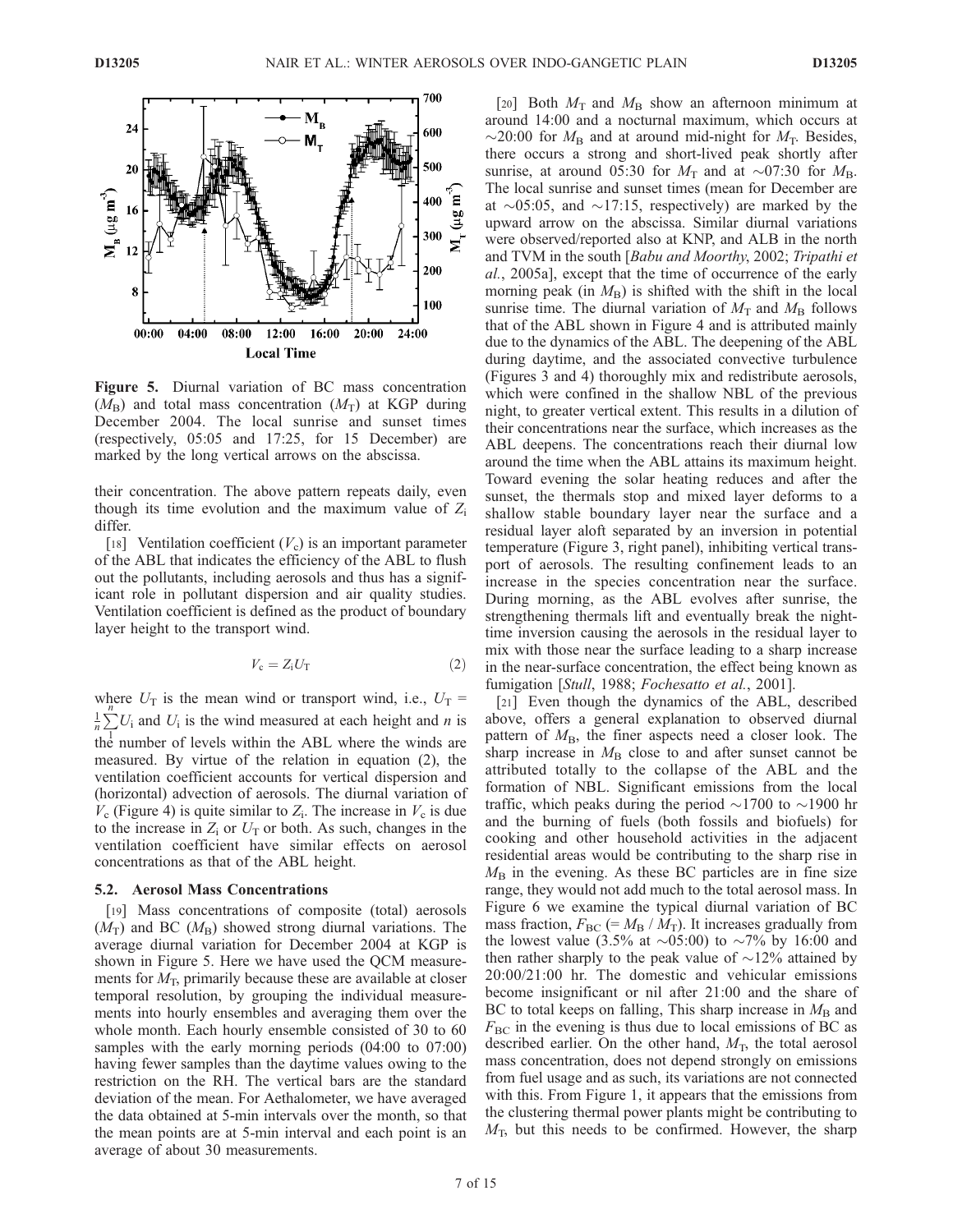

Figure 6. Diurnal variation of BC mass fraction.

morning peak in  $M_B$  after  $\sim$ 1 hr of sunrise is more due to fumigation because of the following observations.

[22] 1. The peak has a strong "sunrise time dependence" such that it occurs at all stations (covered in this study, as well as reported elsewhere and cited in the paper) about 60 to 90 min after local sunrise.

[23] 2. This peak occurs much before the rush traffic hours (which generally is from 08:30 to 11:00 for most of the locations in India, as whole India is in a single time zone and most of the establishments start functioning after 09:00 whether they are in KGP or TVM or KNP.

[24] The association between  $Z_i$  and  $M_B$  is examined quantitatively in Figure 7, which is a scatterplot of  $Z_i$  and  $M_{\rm B}$ . The strong inverse relationship is obvious. A correlation analysis yields the coefficient  $R = -0.89$ , which is quite significant for the 27 points. The above observations show that the dynamics of the ABL and the changes in the local emissions strongly control the diurnal variation of the concentration of total and BC aerosols near the surface.

#### 5.3. Day-to-Day Variations and Cross Correlations

[25] In addition to the impact on instantaneous aerosol concentrations, changes in ABL characteristics  $(Z_i$  and  $V_c)$ would affect the daily mean concentration and also might contribute significantly in causing day-to-day changes in the surface aerosol concentrations. Similarly changes in the transport wind  $U_T$  will result in corresponding changes in  $V_c$ . With a view to examine the day-to day changes in these parameters, we have plotted in Figure 8, the variations of the daily mean values of  $M_T$  and  $M_B$  with maximum BL height ( $Z_{\text{imax}}$ ) for the day. In Figure 8 the values of  $M_T$  and  $M<sub>B</sub>$  are shown according to the ordinate on the right. The very high concentrations (of both the total and BC aerosols) is strikingly seen and the mean values are about 5 to 8 times as high as those reported for other off-IGP continental locations in southern India [e.g., Babu and Moorthy, 2002]. This large abundance will be, at least partly, due to the special nature of this region, which is also the coal belt of India and has a cluster of coal-based thermal power stations. It is apparent from the same figure that the dayto-day variation of the aerosol concentrations are generally inversely related to those of  $Z_{\text{imax}}$ , even though not simultaneous always. For example,  $Z_{\text{imax}}$  was very low (<600 m)



**Figure 7.** Scatterplot of BC mass concentration  $(M_B)$ against the corresponding  $Z_i$ . The correlation coefficients and number of points are also given in the figure.

during 15 to 18 December and  $M_T$  and  $M_B$  values were high during 16 to 19 December, indicating a delay in the response of daily mean  $M_B$  to the changes in  $Z_{\text{imax}}$ . To examine this we relied upon the cross correlations.



Figure 8. Day-to-day variations of the daily mean mass concentrations of total aerosols and BC ( $M_T$  and  $M_B$ ) and the maximum boundary layer height  $(Z<sub>imax</sub>)$  during December at KGP. Note that for  $M<sub>B</sub>$  the ordinate scale is given on the right hand side.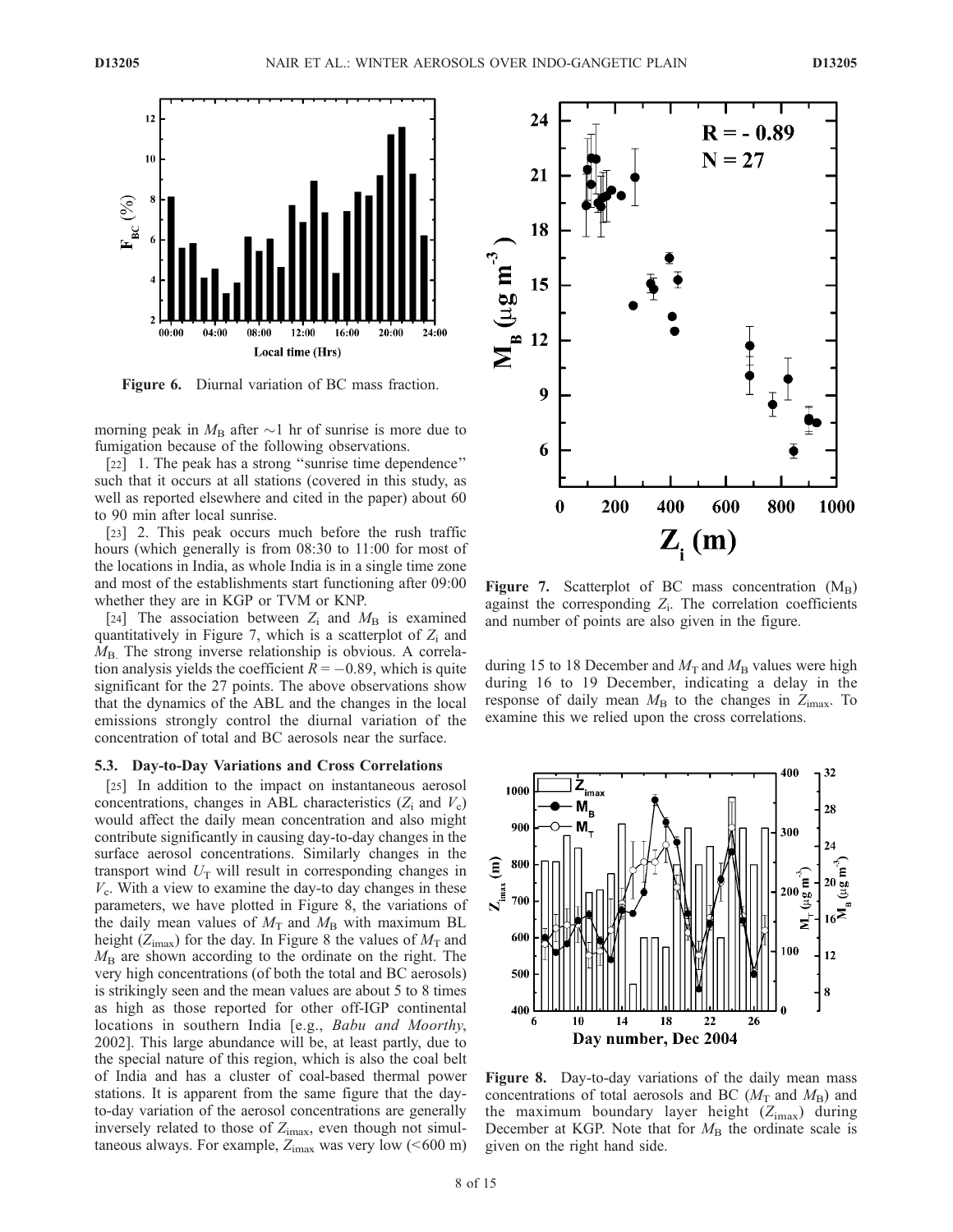Table 2. Cross Correlation Coefficients of Different Aerosol Parameters With the ABL Height for Different Lags

| Lag in Days | Daily Mean $M_T$ | Daily Mean $M_{\rm B}$ |
|-------------|------------------|------------------------|
| $\theta$    | $-0.33$          | $-0.33$                |
|             | $-0.63$          | $-0.65$                |
|             | $-0.33$          | $-0.56$                |
| 2           | 0.02             | 0.01                   |
|             |                  |                        |

[26] Association of two time series  $x(i)$  and  $y(i)$  having delay  $\tau$  is studied using a standard statistical method, normalized cross correlation (NCC), the coefficient of which is defined as,

$$
r(\tau) = \frac{\sum_{i} [x(i) - \overline{x}][y(i - \tau) - \overline{y}]}{\sqrt{\sum_{i} [x(i) - \overline{x}]^{2}} \sqrt{\sum_{i} [y(i - \tau) - \overline{y}]^{2}}}
$$
(3)

where  $\bar{x}$  and  $\bar{y}$  are the means of two series, respectively, *n* is the total number of data points (number of days in the present case) and  $\tau$  is the delay or lag in time for  $y(i)$  to follow the variations in  $x(i)$  and it could range from 0 to  $n - 1$ . Cross correlation with zero lag will give the normal correlation coefficient.

[27] Cross-correlation coefficients of  $M_\text{B}$  and  $M_\text{T}$  with  $Z_{\text{imax}}$  were calculated for different values of  $\tau$ , from 0 to 3 days, in steps of 1-day and the results are summarized in Table 2. It is seen that the cross correlations increase, from a moderate value for 0-day lag, to the peak (with correlation coefficient  $\sim$  -0.65) for a one-day lag; for both  $M_T$  and  $M_B$ . Subsequently, the coefficients drop down rapidly. Thus the changes in Zimax influence mostly the daily mean aerosol concentrations of the next day.

[28] Unlike the case with  $Z_{\text{imax}}$ , it was observed that  $M_{\text{B}}$ and  $M_T$  responded faster to changes in the ventilation coefficient  $V_c$ , with maximum cross correlation obtained for 0 lag. In Figure 9 we have shown a scatterplot of  $M_{\rm B}$ versus computed values of maximum  $V_c$  for all the 22 days. The scatterplot yields a close relationship, which is linear in log-log scale, implying a relationship of the form

$$
M_{\rm B} = M_{\rm B0} (V_{\rm c})^{-\mu} \tag{4}
$$

where  $M_{\text{B}0}$  represents the surface BC concentration for zero ventilation coefficient and  $\mu$  is an index that determines the rate at which the BC decreases due to the increase in  $V_c$ . In Figure 9, almost all the points lie close to the regression line and yield a correlation coefficient of  $-0.85$  except those on 21 and 22 December (identified in the figure). The correlation improves (with a coefficient of  $-0.95$ ) if these two points are removed from the lot. The reason for this is examined separately in a later section in terms of change in the air mass type.

#### 5.4. Spatial Distribution

[29] Spatial heterogeneity is the hallmark of aerosols and is the consequence of the distributed nature of the sources and sinks, as well as the long-range transport from far-off locations. This heterogeneity is important while developing regional models for estimating aerosol radiative forcing. Besides, examining the spatial distribution of aerosols help in understanding whether the features seen are purely local,

regional, or synoptic. With these intentions we have examined the aerosol data collected at the three stations KNP, ALB, and KGP and also compared the features with those at other locations. The station KNP is located  $\sim$ 190 km northwest of Allahabad and  $\sim 850$  km northwest of Kharagpur and all these stations lie almost along the direction of the prevailing wind as can be seen from Figures 1 and 2.

[30] A preliminary examination revealed that the dayto-day variations in  $M<sub>B</sub>$  and  $M<sub>T</sub>$  at these stations are quite similar in nature, though do not go one-to-one. With a view to quantifying the association, cross-correlation analysis was performed, with different lags up to 8 days. Results, in Figure 10, show that the cross-correlation coefficient initially decreases with the lag and then peaks sharply (with values in the range 0.5 to 0.6) for a lag of 6 to 7 days, for the data at KGP with respect to those at KNP. The coefficients are significant at  $P = 0.09$ . Similar results are seen with ALB also, but the correlations are weaker. On the other hand, the cross-correlation coefficients between KNP and ALB peaks  $(\sim 0.6)$  for zero day lag and falls off for longer lags. This indicates the role of a common mechanism in producing a significant part of the day-to-day variations at these IGP stations. The weaker correlation between Allahabad and KGP might be arising due to the higher local anthropogenic contribution at that location (as seen later in section 5.6). In Figure 11, we show the temporal variations of daily mean (average) values of  $M_B$  at KNP and KGP, with those at KGP delayed by 7 days. Considering the parameters being compared and the type of variations they can have at any location, the observed association is very good. This suggests at least two possibilities: (1) advection and (2) movement of the particular meteorological condition that favors buildup of aerosols at KNP to ALB and KGP along the prevailing winds. As the prevailing winds, arrive at KNP much before than that at KGP, it is possible that advection is playing a role. Aircraft measurements of the altitude profiles of  $M_B$  at KNP during the winter of 2005



Figure 9. Scatterplot of noontime  $M_{\rm B}$  against the corresponding  $V_c$  in a log-log scale. The points corresponding to 21 and 22 December are shown separately. The correlation coefficient  $R$  and parameters of equation (4) are also given in the figure.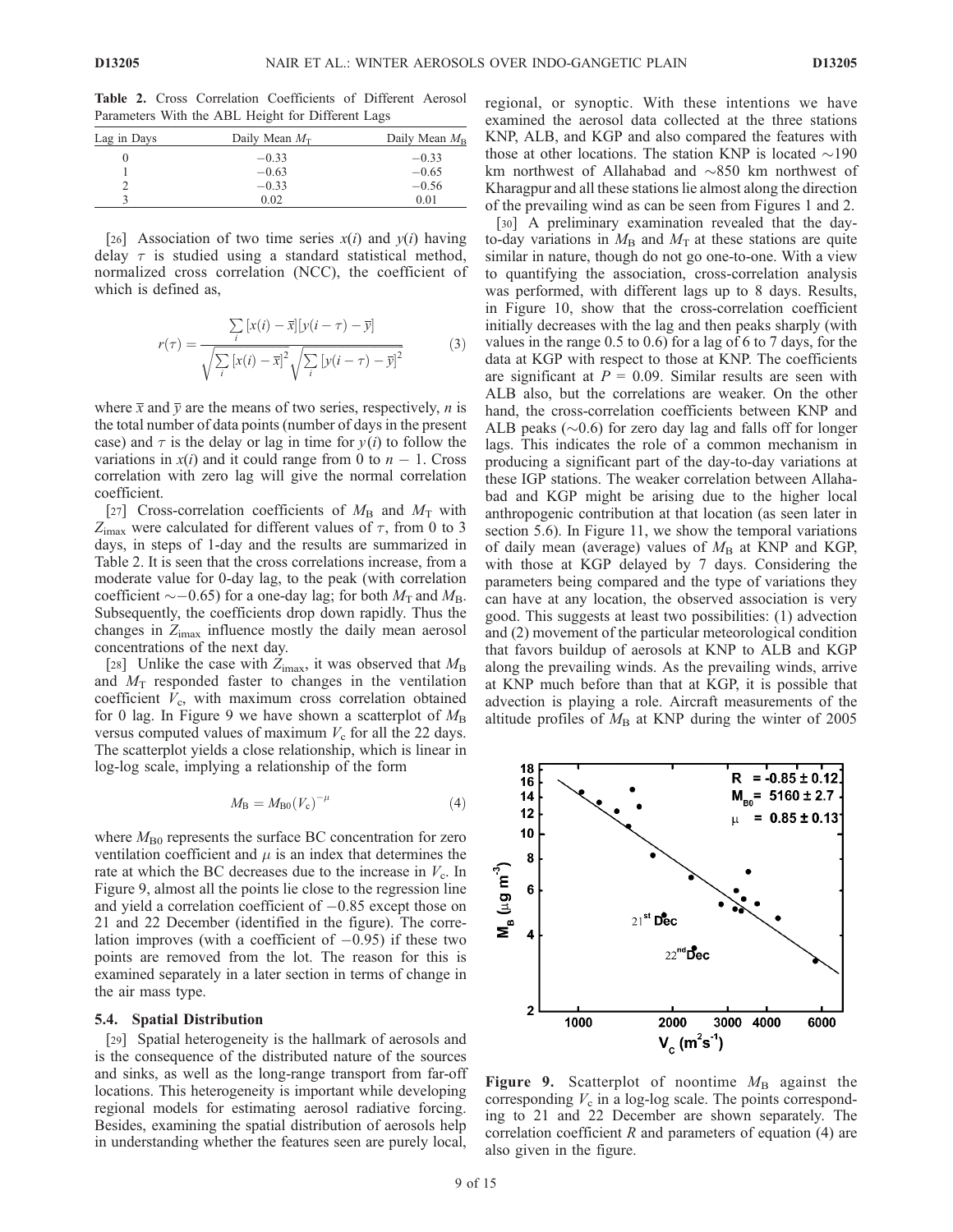

Figure 10. Variation of the cross-correlation coefficient of  $M_B$  with the lag-length in days for the variations at KGP, with respect to those at Kanpur (KNP) (solid line joining filled circles) and Allahabad (ALB) (dotted line joining unfilled circles). The same for ALB with respect to KNP is shown by the dashed lines joining the filled triangles.



**Figure 11.** Comparison of the day to day variations of  $M_B$ at KNP with those at KGP, with the dates shifted by 7 days for KNP (for example, the points corresponding to 10 on the abscissa represents the data for Dec 10 at KGP and Dec 3 at KNP). The close similarity is worth noticing.

[Tripathi et al., 2005b] have shown the presence of elevated layer of BC, above the ABL ( $\sim$ 900 m). If such layers occur, then advection becomes all the more important. In view of this, we examined the air mass trajectories ending at KGP. The second possibility is examined separately.

# 5.5. Role of Long-Range Transport

[31] Seven-day, isentropic back trajectories were computed for KGP for all the days of December 2004 using the HYbrid Single Particle Lagrangian Integrated Trajectory (HYSPLIT) model of National Oceanic and Atmospheric Administration (NOAA; Draxler and Rolph, 2003) for an altitude of 500-m AGL, which is well within the daytime ABL. The 7-day period was chosen in view of longer residence time (of >1 week) of fine aerosols during dry seasons, due to the lack of wet removal mechanisms, the low-wind speed  $(<2 \text{ ms}^{-1})$  and stable meteorological conditions. The mass plot of these trajectories, in Figure 12, shows advection pathways originating from local as well as far off locations on different days. A careful examination showed that these could be grouped as below:

[32] 1. West Asia: Where the trajectories originate from the west Asian regions 7 days before arriving KGP, and travel along the NW India and over the IGP (almost parallel to the Himalayan orography) before reaching KGP. All such cases are grouped and shown in the bottom panel of Figure 13.

[33] 2. IGP: Where the trajectories travel much less distances; are confined mostly to the east of  $70^{\circ}E$  (prior to 7 days of arriving at KGP) and travel across IGP as shown in the middle panel of Figure 13, and

[34] 3. Local: Where the trajectories are confined to the local region, not extending more than  $5^\circ$  in longitude to the west of KGP, as shown in the top panel of Figure 13.

[35] Examining the daily mean values of  $M_B$  and  $M_T$  in terms of these trajectory groups, it is seen that on all days when the concentrations showed an increase at KGP, the trajectories fell either of the first two groups. On the other hand, when the trajectories were of group 3, the concentrations tend to be lower. The mean values of  $M_{\rm B}$ , which is a better tracer of the air mass movement owing to its lighter



Figure 12. A mass plot of the 7-day back trajectories, arriving at 500 m over KGP for all the days of December 2004. Data generated using the HYSPLIT model.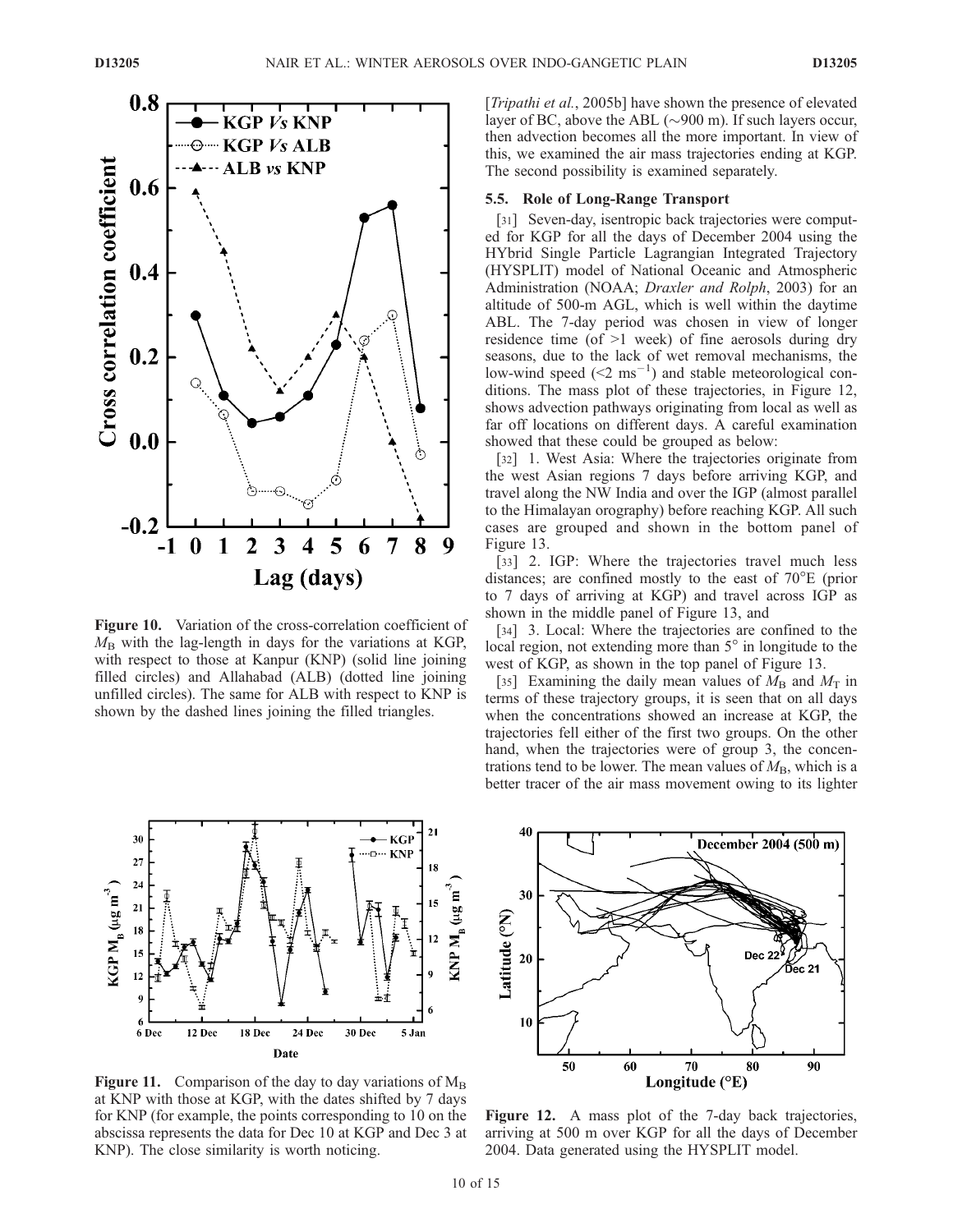

Figure 13. Trajectories shown in Figure 12, but separated depending on the extent of their land travel. Panels from top to bottom have the trajectories originating for locations increasingly farther westward/northwestward from KGP and KNP. The mean BC mass concentration in each case is also shown in the respective panels.

mass and longer life time than the composite (total) aerosols, for each trajectory group is estimated and is given in the corresponding panels of Figure 13. It is readily seen that the concentrations gradually increase as the trajectories travel more and more to the west, such that the mean  $M_{\rm B}$ for the West Asian group is almost 50% higher than that for the local group. This strongly suggests that advection might be playing an important role in modulating the aerosol concentration and causing the day-to-day changes.

[36] Now we examine the second possibility of movement of the particular meteorological condition favoring confinement or buildup of aerosols. Examination of the individual trajectories in each panel of Figure 13 reveal that the trajectories of the west Asian panel (bottom most in Figure 13) belong to 10,11, 15 to 19, 22, and 23 December, 2004 and it is during the above periods that the aerosol concentrations show significant oscillations (increasing and then decreasing) about the mean level (Figure 11). On these days the maximum ABL height  $(Z<sub>imax</sub>,$  Figure 8) is much lower than that for the adjacent days, even though no significant decrease in the maximum temperature is seen at KGP on these days. During the period 14 to 18 and 22 to 24, fog conditions were reported at stations like KNP and DEL. It is possible that the cooler air mass (from the northwest regions, where the minimum temperature drop close to  $0^{\circ}$ C on several nights during winter), propagates eastward and is responsible for the shallower ABL at KGP, despite the local conditions were not much different from the other days. For this we examine the ABL profiles on these days at KGP, a typical case is shown in Figure 14 for 16 December 2004. The bottom panel shows the profile close to local noon, while the top panel shows the afternoon profile. The very shallow nature of the ABL  $(Z_i \sim 300 \text{ m})$ and the highly subadiabatic variation above clearly indicates the advection of a cold air mass. Consequently, a very shallow nocturnal boundary layer formed early in the afternoon hours (top panel of Figure 14), well before the local sunset. The above observations thus suggest that both the processes, long-range transport of aerosols from the west and/or the movement of the cool meteorological front from the west to east would be responsible for the day-today changes in the aerosol concentrations. A well-planned experimental study is needed to quantify the role of each. In this context it may be noted that based on lidar, surface aerosols concentration, and columnar optical depth meas-



Figure 14. Thethersonde derived potential temperature profile for 16 December 2004 around the noon (at the bottom) and in the afternoon (top) showing, respectively, the suppression of convection and early onset of the nocturnal layer associated with advection of cold air mass.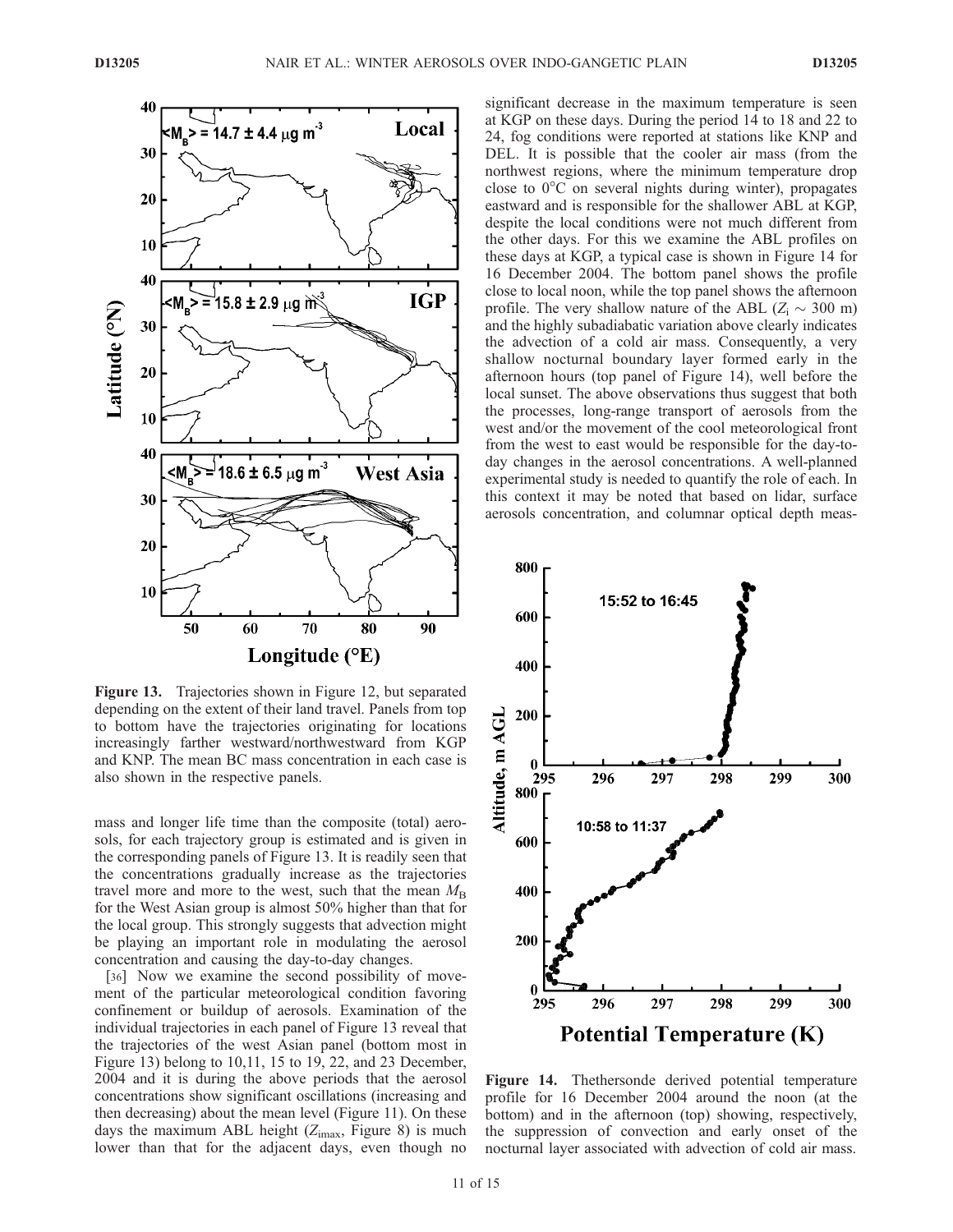

Figure 15. Scatterplot of the accumulation mode mass concentration  $(M_A)$  versus the total mass concentration  $(M_T)$  as derived from the QCM data at KGP.

urements from KGP during the same period, Niranjan et al. [2006], even though they did not see the signature of elevated layers at KGP in the lidar data during night, reported an increase in the columnar AOD (aerosol optical depth) during the same period when the surface concentrations showed the increase. Thus we infer that both the mechanisms would be contributing in producing the observed day-to-day changes.

[37] While examining the association between  $M_B$  and  $V_c$ in section 5.2, it was noticed that the correlation improved significantly (from  $-0.85$  to  $-0.95$ ), when the two points corresponding to 21 and 22 December were excluded. In other words, these 2 days behaved rather differently from the rest of the lot. The back trajectories for these days, identified in the trajectory group (Figure 12), show that on these days the advection was from the east coastal regions unlike the other days when the trajectories were directed from the interior landmass and was confined to rather short spatial extent.

#### 5.6. Accumulation Mode Mass Concentration  $(M_A)$

[38] The accumulation mode regime of aerosols  $(\sim 0.1$  to 1.0  $\mu$ m) has significance as this size range is most efficient for scattering in the visible and near infrared. Therefore aerosol chemical components that reside within the accumulation mode will have a significant impact on the scattering/extinction properties of the total aerosol. Moreover, this mode is mostly attributed to anthropogenic sources and has considerable health implications. From the QCM measurements, mass concentration of the accumulation mode  $(M_A)$  aerosols was obtained by adding the mass concentrations from the stages 7 to 10. Mass fraction of  $M_A$  ( $F_{\text{MA}}$ ) to the total aerosol mass is obtained from the slope of the scatterplot of  $M_A$  against  $M_T$  as shown in Figure 15 for KGP. It is found that at KGP  $M_A$  contributes  $\sim$ 77% to  $M_T$ . Similar analysis for KNP [Tripathi et al., 2006] and ALB yielded values of  $F_{\text{MA}}$  respectively as 74 and 90%. The comparatively high dominance of anthropogenic aerosols at Allahabad is possibly due to the large number of thermal plants and other industries around that region as described in section 2. This dominance of local

source effects might be leading to the rather low response of aerosols there to long-range transport and the weaker correlations seen in Figure 10 and section 5.4.

#### 5.7. BC Mass Fraction

[39] The mass fraction of BC  $(F_{BC})$  to the total aerosols has a strong say on the aerosol absorption properties and the single scattering albedo (SSA) and is important in estimating the radiative impacts of aerosols [Babu et al., 2004]. For a polluted marine aerosol model, they have shown that the atmospheric forcing efficiency due to aerosols (change in forcing per unit change in AOD) increases from  $15 \text{ W m}^{-2}$ for  $F_{\text{BC}} = 0.5\%$ , to  $\sim 65 \text{ W m}^{-2}$  for  $F_{\text{BC}} = 5\%$  and to  $\sim 100$ W m<sup>-2</sup> for  $F_{BC}$  = 10%. From the collocated measurements of  $M_T$  and  $M_B$ ,  $F_{BC}$  was estimated for each observation day and the monthly means are determined separately for KNP, ALB, and KGP and are shown in Figure 16. Side by side, we have also given the values obtained for Nainital in central Himalayas and Trivandrum (tropical coastal station) for the same period for comparison. It is interesting to note that over the IGP, BC contributes about 10% to the total aerosol mass and interestingly the share at the coastal station TVM also is about the same. Only at NTL, the share reduces to  $\sim$ 5%, attributed to its elevated and remote nature and highly subdued human activity. It is also significant to add that the mass concentration of total aerosols at all the IGP stations are 5 to 10 times higher than the values seen at Trivandrum or in the southern peninsula [Moorthy et al., 2005b], implying the persistence of large amount of BC over the IGP regions. This adds to the environmental and health implications. At this juncture we compare the  $F_{BC}$  of the present observations with other estimates made for different Indian regions. From an urban location Bangalore [*Babu et al.*, 2002] reported a value of 11.3%, while from a remote island location, Port Blair in the Bay of Bengal [Moorthy and Babu, 2006] have observed BC to contribute to 5.6% to the total aerosol mass. During INDOEX Ramanathan et al., 2001 reported that BC contributes nearly



**Figure 16.** BC mass fraction  $(F_{BC})$  over the IGP stations, compared with that at Nainital (NTL) and Trivandrum (TVM) for December 2004.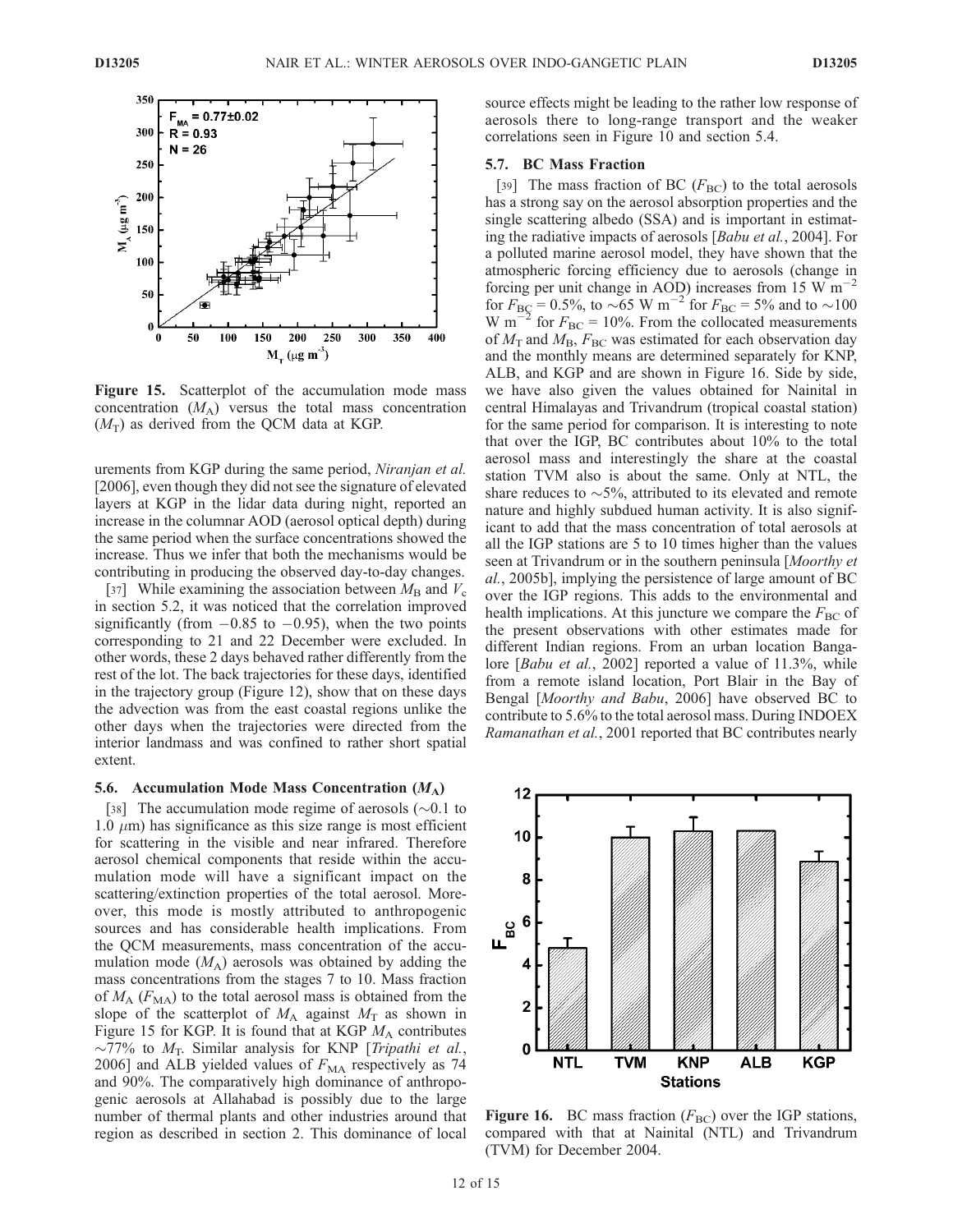

**Figure 17.** Monthly mean diurnal variations of  $M_B$  at KNP (top panel) and KGP (bottom panel) beyond the campaign period. Note the gradual decrease in the concentrations and the amplitude of diurnal variation at both the stations.

14% to the total fine aerosol mass concentration and 11% to the total mass concentration. All this point out that except at far and remote locations, and irrespective of the total loading, BC contributes to nearly 10% over most of the Indian regions during winter and this has significant implications to the radiative forcing [Babu et al., 2004].

#### 5.8. Characteristics Beyond Winter

[40] The Aethalometer measurements were continued beyond the campaign period at KGP and KNP until April 2005 primarily because they needed marginal attention. These data are examined to understand the changes in BC characteristics (which would be representative of the general characteristics of aerosols over the IGP) as the season changes. The (monthly averaged) diurnal variations of  $M_{\rm B}$ are shown in Figure 17, for KNP (in the top panel) and KGP (bottom panel). The vertical lines through the points are the standard deviation of the mean. It can be noticed that

[41] 1. The nature of the diurnal variations remains more or less the same over the entire period and is similar, both at KGP and KNP. However, the absolute concentration and the amplitude of the diurnal variation decrease from December to April at both the stations.

[42] 2. The changes are more pronounced at KGP than at KNP.

[43] 3. The rate of decrease in  $M_{\rm B}$  as the season progresses appears to be different at the two stations and this would be attributed to the difference in the local activities.

[44] The variation of monthly mean  $M_B$  at KGP and KNP is shown in Figure 18. For the sake of comparison, we also include the monthly mean values of  $M_{\rm B}$  for TVM, lying far off from the IGP and having totally different environmental characteristics. Even though BC concentration decreases continuously from December to April at all the three stations, the decrease is most pronounced at KGP while it is least pronounced at TVM. Interestingly, as summer conditions set-in, the concentrations at KGP fall below the values at TVM and KNP. At KNP, the concentrations decrease till March and then there is a weak increase, probably associated with the local activities such as burning of agrowaste. Despite all these, the substantial decrease in  $M<sub>B</sub>$  is indisputable. As the rainfall in northern India is insignificant during the entire period (unlike at TVM, where some summer showers are experienced in April) this decrease could be attributed to changes in synoptic advection pathways as well as the rapid increase in dispersion and ventilation due to large increase in the thermal convections as the land temperatures rapidly increase at these stations as winter changes to spring and summer. The striking difference is the change in pathways of long-range transport at KGP can clearly be seen in the mass back-trajectory plots in Figure 19, where we have shown the trajectories for each month, estimated as explained earlier. (The trajectory for December is shown already in Figure 12 and not repeated). The trajectories, which were predominantly of western origin in December, continue so in January also, but from February onward, trajectories shift increasingly to southerlies, coming from over the Bay of Bengal and by April more than 50% of the days the trajectories arrive from the Bay. The increased influx of this cleaner oceanic air is, thus, a significant factor contributing to the rapid reduction in the aerosol (BC) concentrations over KGP. However, the inland station KNP showed occurrence of mixed trajectories, from west Asia as well as from the Arabian Sea (due west to the peninsula) and a clear picture could not be obtained. Detailed investigations are needed to understand the influence of this to more interior regions of the IGP.

## 6. Summary

[45] During an intense field campaign, extensive measurements of aerosol concentrations using collocated instruments and boundary layer parameters (using tethered balloon sonde) were made at three locations in the IGP, Kharagpur, Kanpur, and Allahabad. Spatiotemporal hetero-



Figure 18. Variation of the monthly mean BC concentration at KGP and KNP for the period December 2004 to April 2005 being compared with similar variation at TVM, bringing out the spatial heterogeneity over large scales.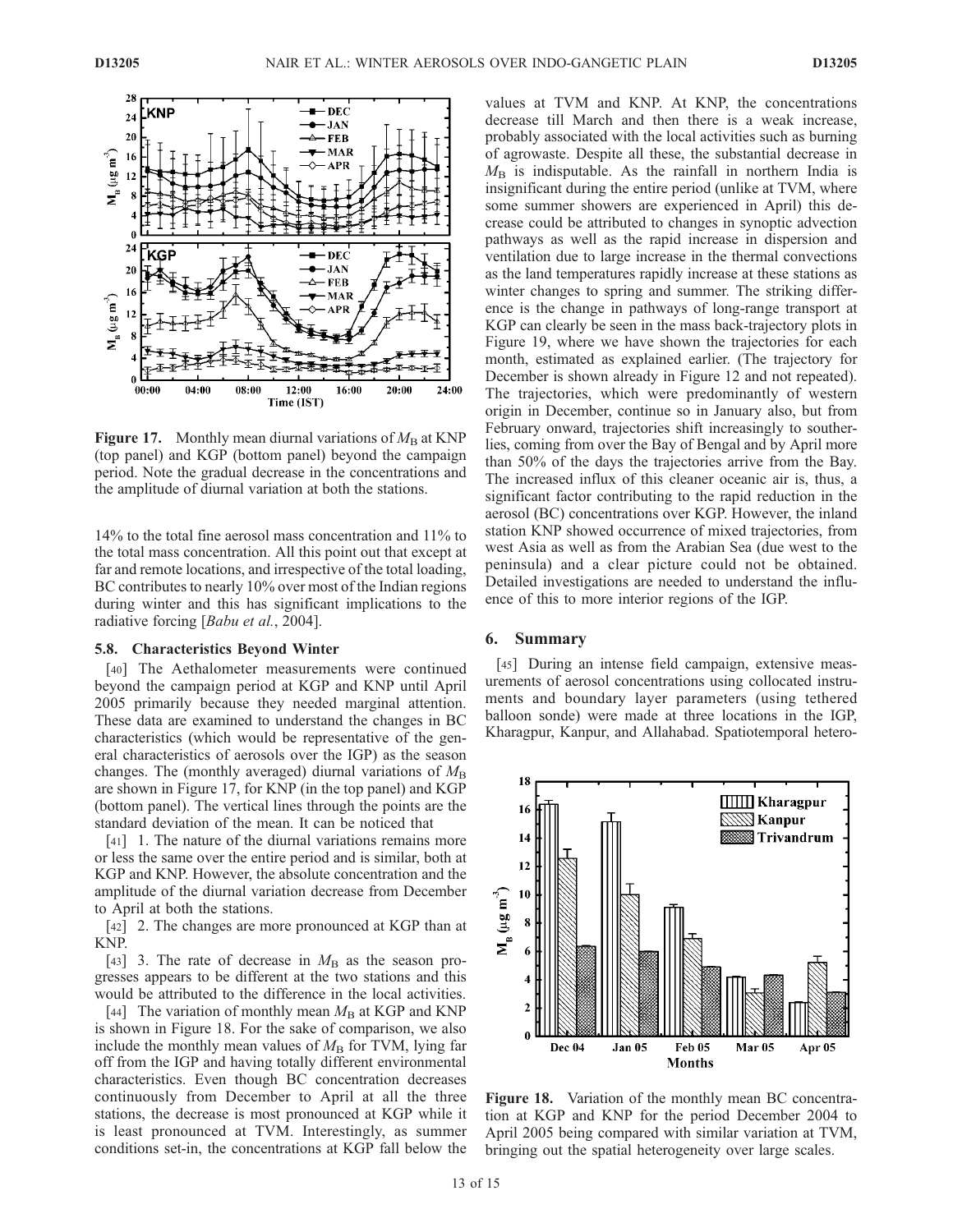

Figure 19. Mass plot of 7-day back trajectories (HYSPLIT) arriving over KGP at 500 m for the months January 2005 to April 2005. The gradual shifts in the trajectories from mostly westerlies to dominant easterlies as the season advances.

geneity of aerosols and its association with boundary layer process, synoptic scale circulations, and long-range transport during winter were examined. Our investigations have revealed that.

[46] 1. Mass concentrations of aerosols (total and BC) are significantly high (by nearly a factor of 5 to 10) over the IGP stations during winter, compared to the off-IGP locations.

[47] 2. Dynamics of the local atmospheric boundary layer strongly influences the diurnal changes in the concentrations of the total aerosols  $(M_T)$  and of aerosol BC  $(M_B)$ . The variations of  $M_B$  and  $M_T$  are inversely correlated to those of the mixed layer height and the ventilation coefficient.

[48] 3. Besides the ABL dynamics, local emissions also contribute to the diurnal variations. These appear to contribute differently to total and BC aerosols so that the BC mass fraction is highest during evening and early night, while it is lowest in the early morning periods.

[49] 4. The accumulation mode aerosols contribute to 77, 74, and 90%, respectively, over KGP, KNP, and ALB.

[50] 5. The average BC mass mixing ratio is  $\sim$ 10% over all three locations and is comparable to that reported for other locations in the southern India. Viewed along with other published results, this shows that during winter season BC contributes nearly 10% to the total aerosol mass almost over entire India, except at high-altitude locations.

[51] 6. Cross-correlation analyses showed that the changes in  $M<sub>B</sub>$  at KGP are significantly correlated with those at KNP and Allahabad (located  $\sim$ 850 km upwind), with a delay of  $\sim$ 7 days. No such delay was noticed between KNP and ALB.

[52] 7. Air back trajectory analysis showed an enhancement in  $M_B$  associated with advection from the west, the enhancement being more; the more trajectories go back to the west. This is attributed to either advection of aerosols from the west and/or the movement of meteorological conditions favoring confinement or buildup of aerosols (e.g., reduced vertical mixing during a cold air mass movement) from west to east.

[53] 8. As the winter conditions change to spring and summer, the concentrations decrease rapidly at KNP and KGP due to the combined action of the increased vertical mixing and the changes in the prevailing wind direction.

[54] **Acknowledgments.** The work was carried out under the Geosphere Biosphere Program of Indian Space Research Organisation. The authors thank A Jeyaram, MD Behera, and other colleagues of the regional remote sensing service center at Kharagpur (RRSSC-K) for supporting the campaign and in data collection beyond the campaign period. Several useful suggestions from the reviewers have helped to improve the paper.

## References

Allen, G. A., J. Lawrence, and P. Koutrakis (1999), Field validation of a semi-continuous method for aerosol black carbon (Aethalometer) and